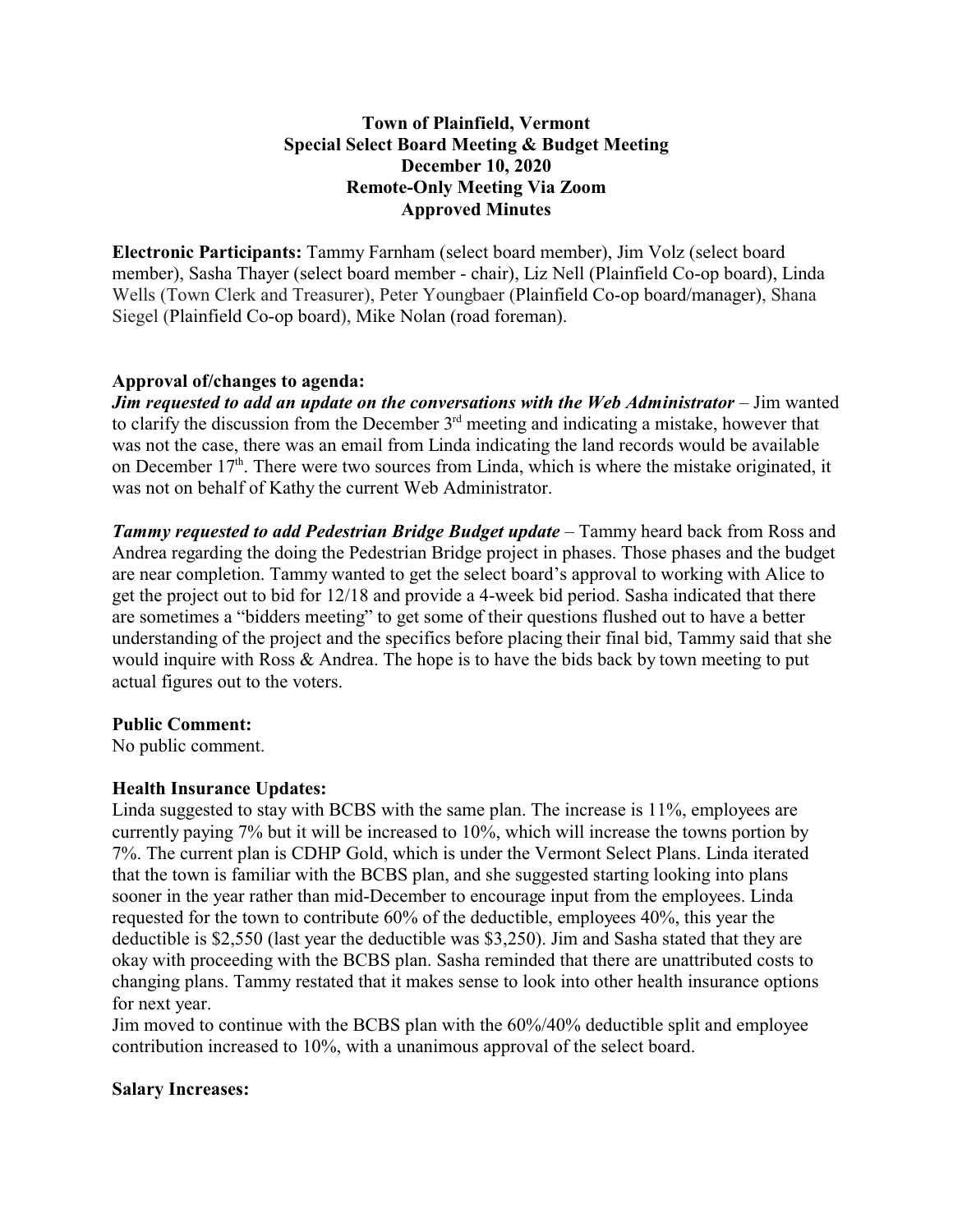Linda indicated last year there was a 3% increase, this year it would just be the cost of living. Linda tried logging into the website to check the cost of living increase, this will be further discussed at the next meeting.

# **Town 2021-2022 Budget Updates:**

Linda iterated there were not a lot of changes that they can do in the reserve funds. Linda mentioned that there were a few line items that could be cut a little bit and work on level funding the entire town budget. Linda mentioned that the highway fund might not be able to level funded. Linda mentioned that both budgets are ready for review, she will email them out today.

Linda mentioned that the Town of Plainfield received \$25,385.22 in funds from the State of Vermont supplemental highway funds due to COVID-19.

# **Plainfield Town Lawsuit:**

A lawsuit was filed by Connecticut Attorneys Title Insurance Corporation, Plainfield and the town clerk is one of nine towns that under the lawsuit for closing their doors at the beginning of COVID-19. The provisions of the letter will be \$200/hour. A hearing is scheduled for 12/18. Jim would like to clarify to the attorney that the they need to represent Carol in the first instance and if Linda is substituted for Carol that they need to extend representation to her.

Tammy moved to hire Stitzle Page & Fletcher with the modification to include representation for Linda in addition to Carol, with a unanimous approval of the select board.

#### **Other Business:**

Sasha received an email from David Strong regarding refinishing the floors in the Town Hall Opera House and previously this funding has come from the Town Hall reserve fund (maintenance fund). Linda indicated that there is \$17,000 in that fund, which would be enough to cover that.

David had recommended a particular company with a quote of just over \$3,000, and Sasha wondered about putting the project out to bid. Tammy mentioned that Marshfield puts those projects up on their website so that the community knows what's going on and what is up for bid. Linda added that those bids could also be put onto FPF & Plainfield People. Sasha mentioned that a proposal would need to be outlined. Tammy requested to add this item to the agenda for December 14<sup>th</sup>.

## **Mutual Aid with Marshfield & Other Towns**:

Sasha informed Mike and the rest of the select board members of the conversation held with Marshfield and several other towns at the Cabot town garage. Chris Martin is looking to see if there are any insurance concerns regarding the use of a mutual aid. In the instance of another town needing aid Jim suggested that the road crews work together to develop a plan, and likewise if Plainfield needed assistance. The intent of the aid is not intended to be burdensome, Mike expressed concern for helping out other towns where there might be significant travel involved. The select board agreed that the mutual aid makes a lot of sense.

## **Highway Department Budget:**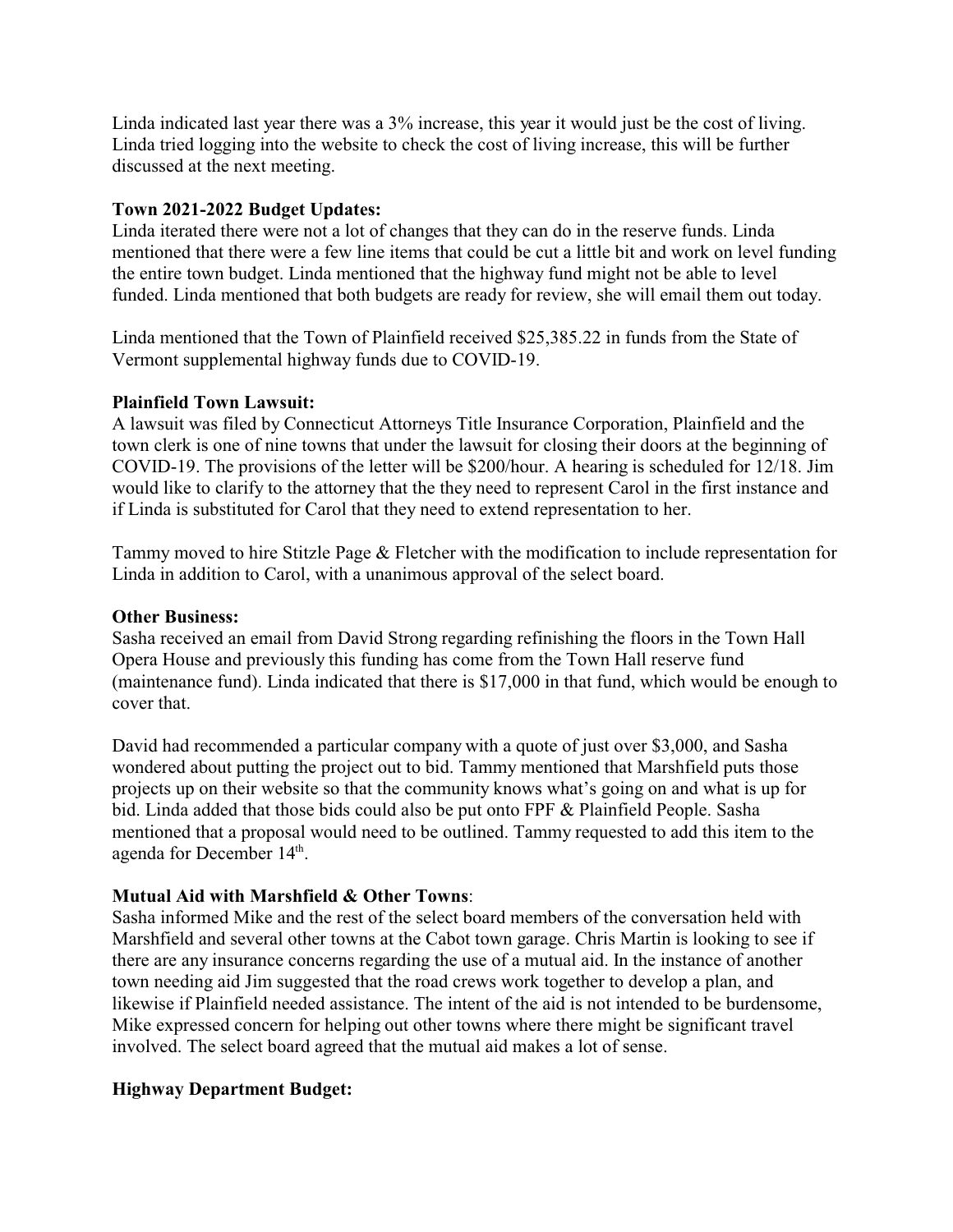Mike mentioned that he was struggling to stay in line with the previous year's budget for tires and that the town is over budget on guardrails. The select board requested for Mike to present his budget on 10/16.

# **Plainfield Co-op USDA RBDG grant application & Town participation:**

With the upcoming intersection project, the Co-op has considered a lot of various aspects of remaining in their current building, or moving their location (new construction or standing building) and are looking to complete a feasibility study (estimated to be \$8,000). The Co-op is looking for a sponsor for a grant through the USDA RBDG to pay for their feasibility study. The Co-op thought that the town of Plainfield might consider becoming a sponsor for a mutual benefit. The regional planning commission might be able to aid in the administrative work to support the town of Plainfield and the Co-op. Tammy requested further information in reference to the grant regarding expectations, Shana responded that the grant is primarily a planning grant. Tammy mentioned that the sponsorship and responsibility of the town is very unclear. The letter of intent is needed for tomorrow  $(12/11)$ , the application has not yet been released. Peter iterated that this is preliminary, and they are just looking for a letter of intent. Shana said that if the town is not comfortable the Reginal Planning Commission agreed to doing the sponsorship and writing the letter of intent. Sasha mentioned that the Reginal Planning Commission has a lot of knowledge regarding these kinds of grants. Tammy inquired about writing the letter of intent, and having the opportunity to back out after looking at the application - Shana said that would prohibit the Co-op from receiving the grant. Shana indicated that the grant is done by a point system; experience applicants (Regional Planning Commission), by in (Co-op & the Town of Plainfield both as beneficiaries), and a money match. Tammy reminded that this is just an intent, the town does not need to proceed with the application. Sasha said that she would follow-up with Bonnie and Shana to discuss the details of the intent letter further. Tammy iterated that the focus remains on the Co-op for this grant.

Jim moved to support the USDA RBDG letter of intent and that the Reginal Planning Commission does the planning to the grant, with a unanimous approval of the select board.

## **Contracts:**

Animal Control – Sasha reached out Marshfield & East Montpelier to see if we could coordinate with another town animal control services.

Town Constable - Sasha suggested to renew the town constable advertisements. Sasha has reached out to Kate Hayes to return the laptop provided by the town.

Web Administrator – Sasha made some changes to the web administrator role and will circulate to the other select board members and revisit on 12/14.

Tammy expressed concern for the scheduled budget meetings having agenda items unrelated to the budget. This is the second meeting that has been completed without addressing the budget, aside from employee health insurance.

Sasha reminded that the Conservation Committee agreed to lessen their reserve fund in order to help the budget for last fiscal year, but hoped that it would be increased again in the future Tammy did not want to make that decision yet, as she wants to be fair to them as they were nice enough to agree to that initially. Jim inquired about the ultimate goal, Tammy expressed that the